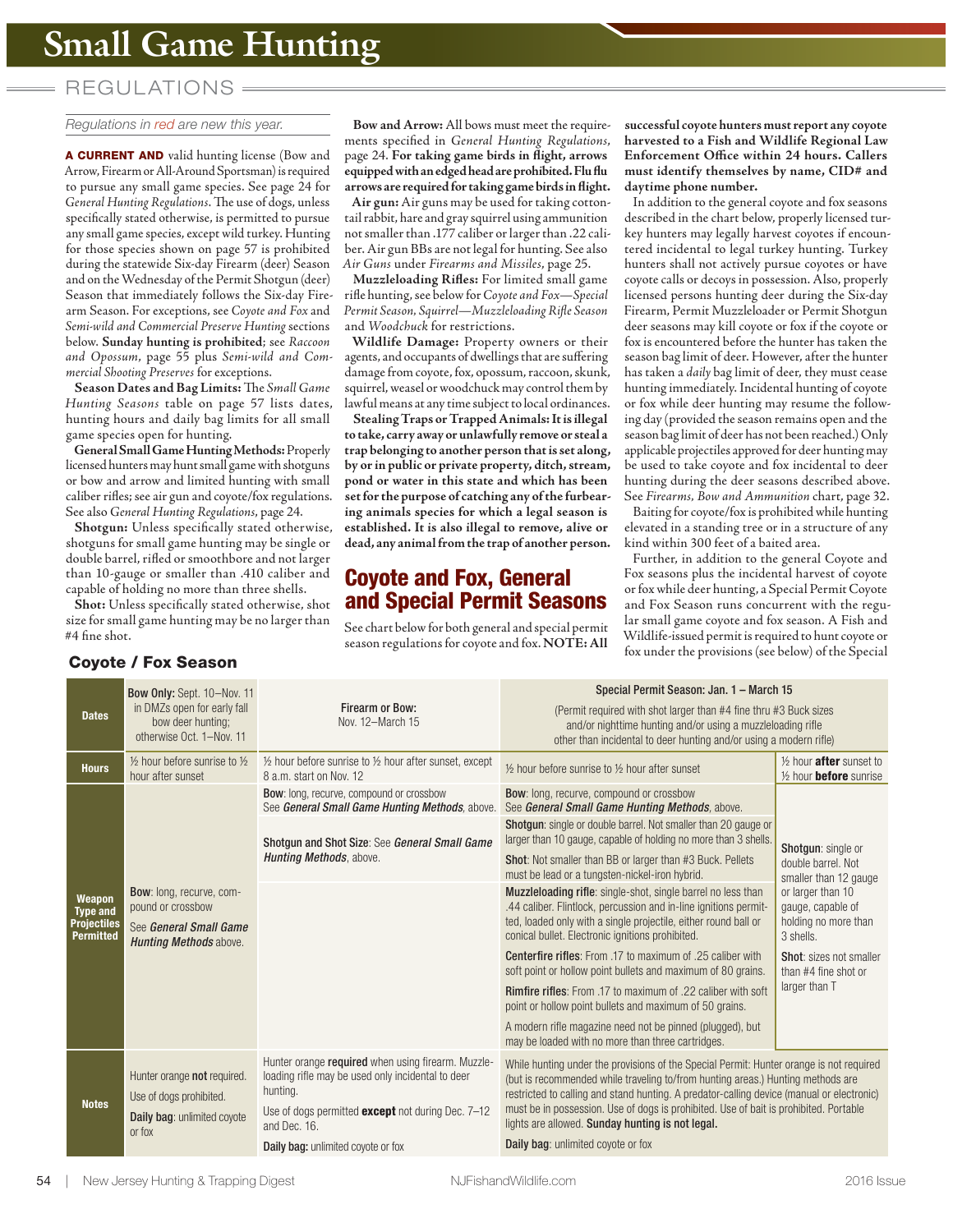# REGUL ATIONS

Permit Coyote and Fox Season; as follows:

**A permit to hunt coyote or fox is required 1.) to hunt at night and/or 2.) to use shot sizes larger than #4 fine and up to size #3 Buck, and/or 3.) to use a rifle for coyote or fox other than incidental to deer hunting. Sunday hunting is not legal.**

**Coyote/Fox permits:** \$2, available at any license agent or via Fish and Wildlife's Internet license sales site (www.NJ.WildlifeLicense.com) beginning December 1. A 2017 hunting license must be purchased prior to or in conjunction with the purchase of a Special Season Coyote and Fox Permit.

# **Northern Bobwhite (Quail)**

Northern bobwhite quail are native to the southern half of New Jersey. In recent years, quail populations have declined throughout their range including New Jersey.

# **Quail Season Closed**

**In an effort to reverse the decline of quail in New Jersey, the statewide quail hunting season is closed except at Peaslee WMA and Greenwood Forest WMA where Fish and Wildlife will provide hunters and falconers the opportunity to hunt for quail.** 

See Small Game Hunting Seasons chart, page 57 for season dates and bag limits. Exception: This statewide closure does not apply to certain semi-wild and commercial shooting preserves that were permitted to stock quail during the 2009–10 season.

# **Pheasant**

See *Small Game Hunting Seasons* chart, page 57 for season dates and bag limits. See exceptions below for semi-wild and commercial preserve hunting.

**Pheasant and Quail Stamp Areas:** Anyone aged 16 and over (except 16 year olds whose Youth License remains valid until Dec. 31 in the year they reach 16 years of age) hunting or possessing pheasant or quail on the following designated wildlife management areas shall have in possession a current and valid Pheasant and Quail Stamp (Youth Hunting licenses include pheasant and quail stamp): Assunpink, Berkshire Valley, Millville (Bevan), Black River, Clinton, Colliers Mills, Dix, Flatbrook, Glassboro, Greenwood (including Howardsville), Heislerville, Tuckahoe (MacNamara), Mad Horse, Manahawkin, Manasquan River, Medford, Nantuxent, Peaslee, Pequest, Port Republic,

# **Stocking Maps**

Scan this QR code or follow the link for maps of the pheasant and quail stocked fields for each stocked WMA. Go to



NJFishandWildlife.com/pheasmaps.htm.

Rockport, Stafford Forge, Walpack, Whittingham and Winslow. A current and valid Pheasant and Quail Stamp is also required at the Delaware River National Recreation Area.

# **Pheasant and Quail Stocking**

Wearing a hunter orange **hat** is required for all firearm small game hunters on wildlife management areas stocked with pheasant or quail.

Fish and Wildlife anticipates pheasant and quail releases to be as follows:

**•** Assunpink, Berkshire Valley, Black River, Clinton, Colliers Mills, Dix, Flatbrook, Glassboro, Millville (Bevan), Nantuxent, Pequest, Port Republic, Tuckahoe (MacNamara), Walpack and Whittingham WMAs will be **stocked with pheasant** for the following dates:

Nov. 12, 15, 17, 19, 22, 24, 26, 29 Dec. 1, 3, 17, 20, 22, 24, 29

**•** Delaware Water Gap National Recreation Area and the Heislerville, Howardsville, Mad Horse, Manahawkin, Manasquan, Medford, Stafford Forge and Winslow WMAs will be **stocked with pheasant** for the following dates: Nov. 12, 19, 24, 26, 29

Dec. 1, 3, 17, 20, 22, 24, 29

**•** Greenwood Forest and Peaslee WMAs will be **stocked with quail** for the following dates: Nov. 12, 15, 17, 19, 22, 24, 26, 29 Dec. 1, 3, 17, 20, 22, 24, 29

New maps showing the specific field locations for every stocked wildlife management area are now available here: NJFishandWildlife.com/pheasmaps.htm.

Fish and Wildlife reminds sportsmen and sportswomen that the stocking schedule is tentative until approved by the Fish and Game Council in early October. The schedule is subject to pheasant production and may change due to emergency weather conditions. For changes to the stocking schedule due to inclement weather or other necessary adjustments, visit our website at NJFishandWildlife.com/smgame\_info.htm.

# **Rabbit and Hare**

The rabbit and hare hunting season will begin the last Saturday in September. The early opening date allows for hunting opportunity when rabbit populations are at their peak. Air guns may be used for taking cottontail rabbit and hare using ammunition not smaller than .177 caliber or larger than .22 caliber. See also *Air Guns* under *Firearms and Missiles*, page 25 and *General Small Game Hunting Methods*, page 54.

See *Small Game Hunting Seasons* chart, page 57 for season dates and bag limits.

# **Raccoon and Opossum**

See *Small Game Hunting Seasons* chart, page 57 for season dates and bag limits.

**Hours:** Hunting may not begin until one hour after sunset on the opening day of the season. On all other days open during the season, the hours of hunting are one hour after sunset to one hour before sunrise. Sunday hunting for raccoon and opposum is permitted **only** between the hours of midnight (the *end* of Saturday) and one hour before sunrise (Sunday).

**Hunting methods:** Portable lights are permitted. Fluorescent orange is encouraged but not required on outer clothing while hunting raccoon and opossum. A current and valid rifle permit is required when possessing a .22 caliber rifle while hunting raccoon and opossum. Only .22 caliber shorts are permitted.

**Dog Training:** Dogs may be trained during the month of September and from March 2 to May 1, inclusive. The training hours are one hour after sunset to one hour before sunrise.

# **Ruffed Grouse**

The state's two ruffed grouse hunting zones are delineated by Rt. 70. North of Rt. 70 the season will begin October 15. South of Rt. 70 the season will begin Nov. 12 to reduce harvest mortality of the remaining populations in the southern zone. The ruffed grouse zones are identical to those for woodcock and will provide for consistent regulations for these species that are often hunted simultaneously. See *Small Game Hunting Seasons* chart, page 57 for season dates and bag limits.

# **MOUNTAIN TRAIL WHITETAILS**

*Mountain Trail Whitetails Preserve offers the best trophy deer hunting in New Jersey!* **M Whitehold** 

Over the last several years we have noticed heavy deer traffic outside of the preserve, and now maintain several baited stand sites outside of the preserve. We are offering hunters the opportunity to hunt these sites for only \$250 a day.

Call Tim Mathews for more information: **(908) 310-0369**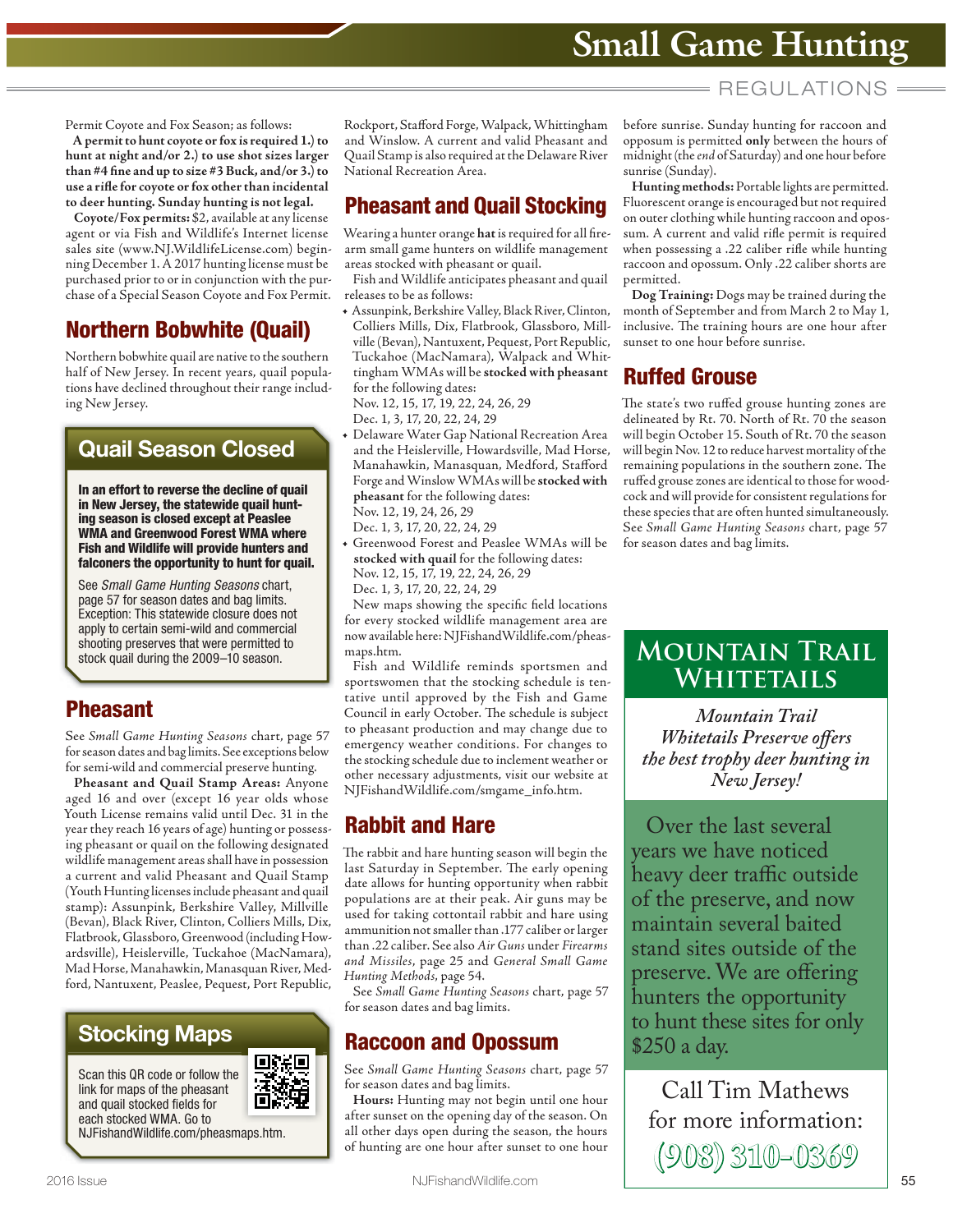REGULATIONS =

# **Semi-Wild and Commercial Preserve Hunting**

Hunting for pheasant, quail and partridge is allowed from Nov. 12 to March 15 on semi-wild and from Sept. 1 through May 1 on commercial shooting preserves (which also allows mallards) that are properly licensed for the taking of such species. These game birds may be hunted on Sunday only on semi-wild or commercial shooting preserve lands.

Youth hunters (in possession of a valid Youth Hunting License and accompanied by a licensed, non-shooting adult) will be permitted to hunt pheasant, quail and partridge on licensed semiwild preserves on Saturday, Nov. 5—the Youth Upland Bird Hunting Day.

All game taken on semi-wild or commercial preserves must be properly tagged before being transported off the licensed property.

A person may legally hunt on semi-wild or commercial preserves for game birds during deer seasons, but no shot larger than #4 fine may be used. There are no daily bag or seasonal limits for pheasant, quail, partridge or mallards taken on commercial preserves. There are no daily bag limits for pheasant, quail or partridge taken on semi-wild properties. Seasonal harvests on semi-wild properties may not exceed the number of birds to be stocked as indicated on the semi-wild permit application.

# **Squirrel, Regular Season**

Air guns may be used for taking squirrel using ammunition not smaller than .177 caliber or larger than .22 caliber. See also *Air Guns* under *Firearms and Missiles*, page 25 and *General Small Game Hunting Methods*, page 54. See *Small Game Hunting Seasons* chart, page 57.

# **Squirrel, Muzzleloading Rifle Season**

Persons holding a current and valid firearm license and rifle permit may hunt for squirrels from sunrise to ½ hour after sunset with a muzzleloading rifle (.36 caliber or smaller loaded with a single projectile) during the periods Sept. 24–Nov. 11, 2016 and Jan. 7–Feb. 20, 2017. See *Small Game Hunting Seasons* chart, page 57.

Hunting for squirrel in the manner described above is restricted to the areas described.

# **Woodchuck**

All persons in possession of a rifle (including a muzzleloading rifle) while hunting woodchuck must have a current and valid rifle permit in addition to the current hunting license. Rifle hunting (of any kind) for woodchuck is prohibited on state wildlife management areas, state parks, state forests or state recreation areas. Farmers and their agents may use shot not larger than #4 buckshot to control woodchuck causing damage. Hours of hunting are sunrise to ½ hour after sunset. See chart above for woodchuck hunting details.

## **Woodchuck Season**

| wuuuchuch Jeasuh                                       |                                                                                                               |                                                                                                                                   |                                                                                                                  |  |  |  |  |
|--------------------------------------------------------|---------------------------------------------------------------------------------------------------------------|-----------------------------------------------------------------------------------------------------------------------------------|------------------------------------------------------------------------------------------------------------------|--|--|--|--|
| <b>Dates</b>                                           | <b>Weapon Type Permitted</b>                                                                                  | <b>Gauge, Caliber or Weight</b>                                                                                                   | Projectile(s)                                                                                                    |  |  |  |  |
|                                                        |                                                                                                               | .25 caliber or less                                                                                                               | Hollow point, soft point or expand-<br>ing lead core bullets of any weight.                                      |  |  |  |  |
| March 1 to<br>Sept. 28, 2016                           | Center-fire rifle                                                                                             | Larger than .25 caliber                                                                                                           | Hollow point, soft point or expand-<br>ing lead core bullets of any weight<br>not exceeding 80 grains in weight. |  |  |  |  |
|                                                        | Rim-fire rifle                                                                                                | .25 caliber or less                                                                                                               | Hollow point or soft point of any<br>weight not exceeding 50 grains<br>in weight.                                |  |  |  |  |
| March 1 to<br>Sept. 27, 2017                           | Muzzleloading rifle: single-shot,<br>single barrel. Flintlock, percussion<br>and in-line ignitions permitted. | No restriction                                                                                                                    | Must be loaded with a single<br>projectile, either round ball or<br>conical bullet.                              |  |  |  |  |
|                                                        | <b>Bow:</b> long, recurve, compound or<br>crossbow                                                            | 35 pounds pull at archers draw<br>length (long and recurve bows)<br>or peak weight (compound bow);<br>75 pounds pull for crossbow | Arrows must be fitted with a well-<br>sharpened metal broadhead with<br>a minimum width of 34"                   |  |  |  |  |
|                                                        | <b>Shotqun:</b> single or double barrel,<br>rifled bore or smoothbore                                         | Not larger than 10 gauge, capable<br>of holding no more than 3 shells                                                             | Shot $-$ sizes not larger than $#4$<br>fine shot                                                                 |  |  |  |  |
| Sept. 24-<br>Dec. 3 and<br>Dec. 12, 13,<br>15-31, 2016 | <b>Bow:</b> long, recurve, compound or<br>crossbow                                                            | 35 pounds pull at archers draw<br>length (long and recurve bows) or<br>peak weight (compound bow);<br>75 pounds pull for crossbow | Arrows must be fitted with a well-<br>sharpened metal broadhead with<br>a minimum width of 34"                   |  |  |  |  |
| Jan. $2-$<br>Feb. 20, 2017                             | <b>Shotqun:</b> single or double barrel,<br>rifled bore or smoothbore                                         | Not larger than 10 gauge, capable<br>of holding no more than 3 shells                                                             | Shot $-$ sizes not larger than $#4$<br>fine shot                                                                 |  |  |  |  |

# **Squirrel Muzzleloading Rifle Season Zones Muzzleloading Rifle zzleloading Squirrel Areas For a complete description of the squirrel hunting areas,**<br>
scan this QR code with your mobile device or go to<br>
www.NJFishandWildlife.com/qr/squirrelzones.htm.<br> **interpreterably on the complete of the squirrel** scan this QR code with your mobile device or go to www.NJFishandWildlife.com/qr/squirrelzones.htm.

# **Upland Project Updates**

For a review of Fish and Wildlife's Upland Project Updates, scan this QR code or visit www.NJFishand Wildlife.com/qr/upland\_updates.htm.





First live-captured fisher in New Jersey.